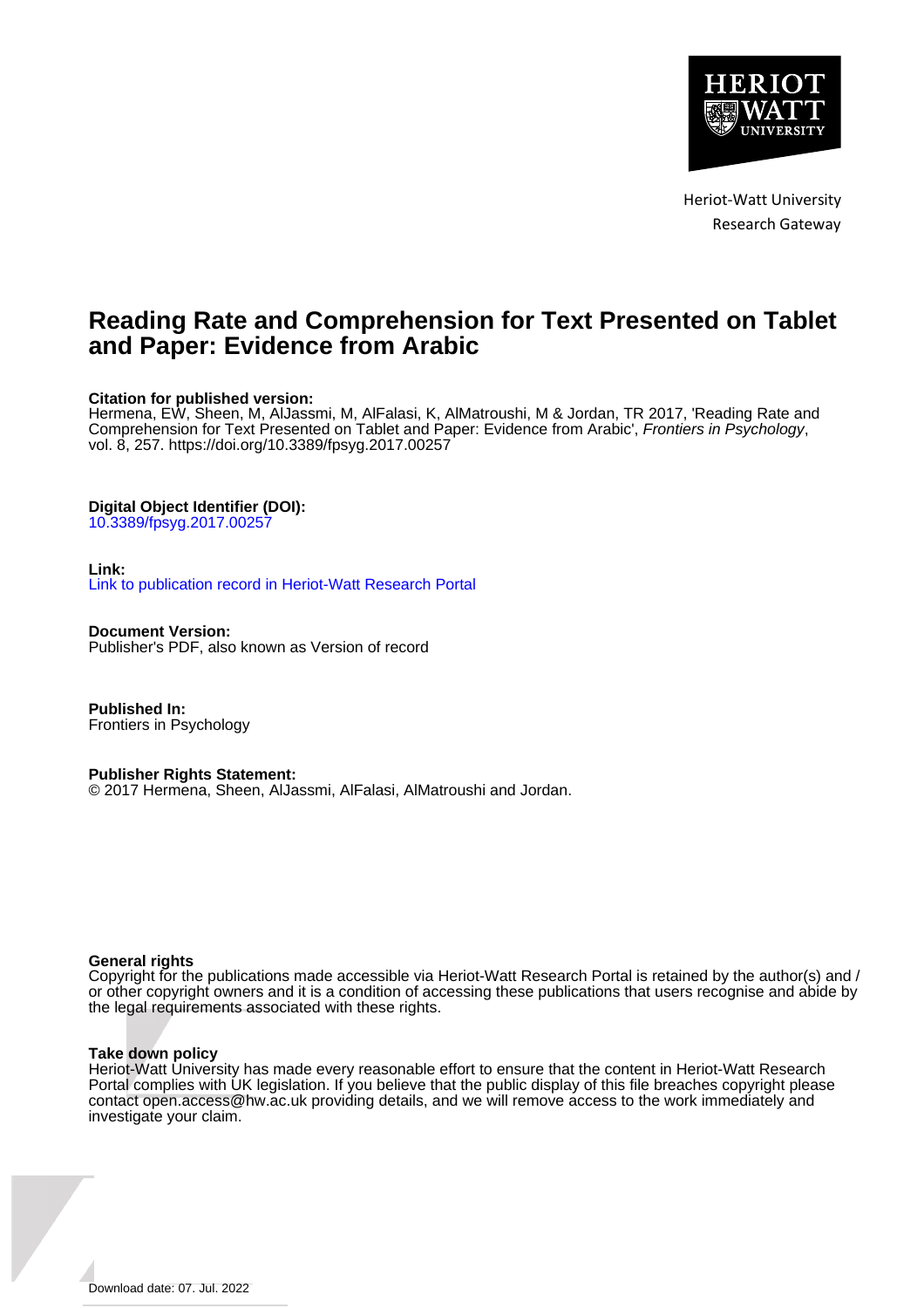



# [Reading Rate and Comprehension](http://journal.frontiersin.org/article/10.3389/fpsyg.2017.00257/abstract) for Text Presented on Tablet and Paper: Evidence from Arabic

[Ehab W. Hermena](http://loop.frontiersin.org/people/254179/overview)\*, [Mercedes Sheen,](http://loop.frontiersin.org/people/254228/overview) [Maryam AlJassmi,](http://loop.frontiersin.org/people/408393/overview) Khulood AlFalasi, Maha AlMatroushi and Timothy R. Jordan

Cognition and Neuroscience Research Laboratory, Department of Psychology, Zayed University, Dubai, UAE

The effectiveness of tablet computers to supplement or replace paper-based text in everyday life has yet to be fully revealed. Previous investigations comparing reading performance using tablets and paper have, however, reported inconsistent results. Furthermore, the interpretability of some previous findings is limited by lack of experimental control over variables like text display conditions. In the current study, we investigated reading performance for text presented on tablet and paper. Crucially, the levels of luminance and contrast were matched precisely across tablet and paper. The study used Arabic text which differs substantially from the languages used previously to investigate effects of tablet and paper on reading, thus offering a distinctive test of the influence of these two media on reading performance. The results suggest that when text display conditions are well-matched, there is no reliable difference in reading performance between the two media. Also, neither the order of medium (reading from tablet or paper first), nor familiarity with using a tablet significantly influence reading performance. These results call into question previous suggestions that reading from tablets is linked to poorer reading performance, and demonstrate the benefits of controlling text display conditions. These findings are of interest to reading scientists and educators.

Keywords: reading Arabic, reading from tablets, luminance levels in reading, reading media, reading technology, reading comprehension

## INTRODUCTION

Reading from tablets and tablet-like devices (e.g., iPad, Galaxy, Kindle, for which we shall use the generic term tablets), whether for personal enjoyment, conducting business, or educational purposes, is becoming progressively more common, especially given the availability and increased functionality of these devices (e.g., [Connell et al.,](#page-6-0) [2012\)](#page-6-0). Using such non-paper based media for reading has particularly attracted the attention of educators, given that such non-traditional methods have been suggested to increase students' motivation to read and engage with the texts being read [\(Horney and Anderson-Inman,](#page-6-1) [1999;](#page-6-1) [Korat and Shamir,](#page-6-2) [2007\)](#page-6-2). Research activity into the efficacy of using tablets, relative to traditional paper books, has thus far shed some light on the similarities and differences between the two modes of reading (e.g., [Grimshaw et al.,](#page-6-3) [2007\)](#page-6-3). However, as we shall discuss further, the results from previous investigations can be described as mixed, and the generalizability of the results remains questionable due to lack of control over crucial experimental variables. In the current investigation, we aim to address these shortcomings

#### **OPEN ACCESS**

#### Edited by:

Falk Huettig, Max Planck Institute for Psycholinguistics, Netherlands

#### Reviewed by:

Rob Davies, Lancaster University, UK Zohar Eviatar, University of Haifa, Israel

\*Correspondence: Ehab W. Hermena Ehab.Hermena@zu.ac.ae

#### Specialty section:

This article was submitted to Cognition, a section of the journal Frontiers in Psychology

Received: 28 September 2016 Accepted: 09 February 2017 Published: 21 February 2017

#### Citation:

Hermena EW, Sheen M, AlJassmi M, AlFalasi K, AlMatroushi M and Jordan TR (2017) Reading Rate and Comprehension for Text Presented on Tablet and Paper: Evidence from Arabic. Front. Psychol. 8:257. doi: [10.3389/fpsyg.2017.00257](https://doi.org/10.3389/fpsyg.2017.00257)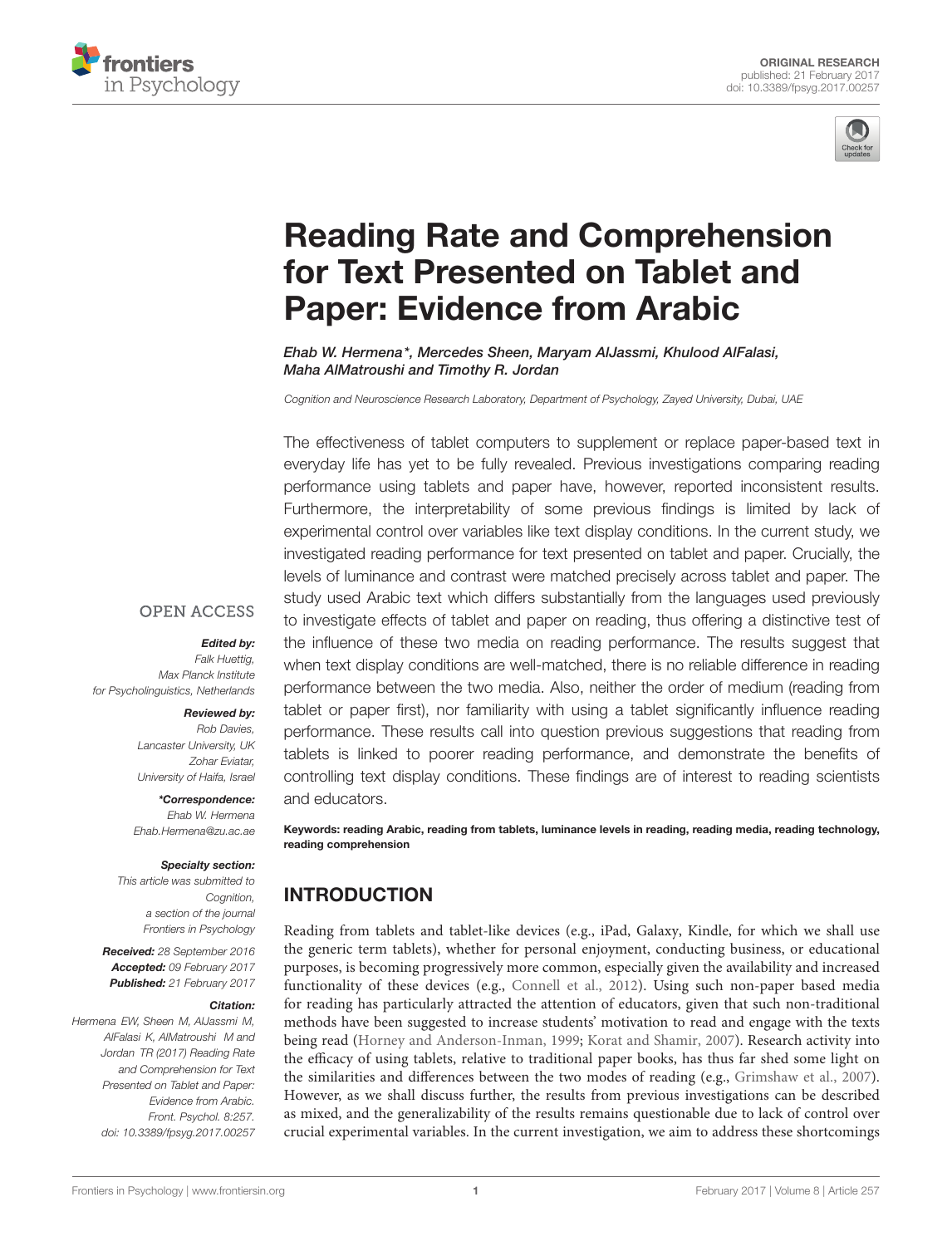by providing clear answers to specific questions regarding reading from tablets compared to paper, and by controlling the conditions under which reading from both media was conducted. Additionally, the current investigation is, to our knowledge, the first to compare these reading media for reading Arabic text. Our findings will thus expand on existing findings in this area where, with few exceptions, the focus of research remains on English and other European languages.

Using electronic media was found to improve reading comprehension (assessed by multiple choice questions), relative to paper-based reading [\(de Jong and Bus,](#page-6-4) [2002;](#page-6-4) [Grimshaw et al.,](#page-6-3) [2007;](#page-6-3) [Korat,](#page-6-5) [2009\)](#page-6-5). Such findings were further seen as evidence that tablets improve readers' motivation and engagement (e.g., [Grimshaw et al.,](#page-6-3) [2007\)](#page-6-3), particularly in children who have struggled to (or experienced failure in) learning to read [\(de Jong](#page-6-6) [and Bus,](#page-6-6) [2004;](#page-6-6) [Gleason,](#page-6-7) [2005;](#page-6-7) [Korat,](#page-6-5) [2009;](#page-6-5) [Shamir,](#page-6-8) [2009;](#page-6-8) [Black,](#page-6-9) [2010\)](#page-6-9). Furthermore, and in addition to clearly displaying text, tablets typically include other learning resources such as the ability to access dictionary and thesaurus, being equipped with features such as reading words or text out loud, and the ability to annotate text and highlight it. As a result, the adoption of these technologies was further seen by researchers and teachers as a means to improve the pedagogical input of teachers in class, making it more efficient and tailored to suit the learners' need for support, as well as independence (e.g., [Kinzer,](#page-6-10) [2003;](#page-6-10) [Prensky,](#page-6-11) [2006;](#page-6-11) [Bennett et al.,](#page-6-12) [2008;](#page-6-12) [Larson,](#page-6-13) [2008,](#page-6-13) [2009\)](#page-6-14).

However, the potential benefits of tablets for reading have come under doubt from studies that suggest that reading time is longer when reading from tablets compared to when reading the same text from paper (e.g., [Grimshaw et al.,](#page-6-3) [2007;](#page-6-3) [Nielsen,](#page-6-15) [2010;](#page-6-15) [Schugar et al.,](#page-6-16) [2011;](#page-6-16) [Connell et al.,](#page-6-0) [2012\)](#page-6-0). For instance, [Nielsen](#page-6-15) [\(2010\)](#page-6-15) reported that readers were on average about 6 to 11% slower when reading from tablets compared to when they read the same text from paper (for similar results, see [Mayes et al.,](#page-6-17) [2001;](#page-6-17) [Wästlund et al.,](#page-7-0) [2005;](#page-7-0) [Ackerman and Goldsmith,](#page-6-18) [2011;](#page-6-18) [Kim and Kim,](#page-6-19) [2013;](#page-6-19) [Mangen et al.,](#page-6-20) [2013;](#page-6-20) [Mangen and Kuiken,](#page-6-21) [2014\)](#page-6-21). Other investigations of reading in English reported no differences between the reading media, tablet or paper, in reading comprehension, but replicated the finding that reading from tablet is significantly slower than reading from paper [\(Connell](#page-6-0) [et al.,](#page-6-0) [2012\)](#page-6-0). Some researchers have also suggested that reading from electronic displays may be slower because these displays are brighter (of higher luminance) than paper, and that this increased brightness results in greater eye fatigue (e.g., [Blanco and Leirøs,](#page-6-22) [2000;](#page-6-22) see also [Dundar and Akcayir,](#page-6-23) [2012\)](#page-6-23). Indeed, other evidence suggests that, when processing visual stimuli, luminance levels influence reaction times and the allocation of spatial attention (e.g., [Johannes et al.,](#page-6-24) [1995;](#page-6-24) [Kammer et al.,](#page-6-25) [1999\)](#page-6-25). It is also likely that the difference in reading time between tablet and paper in some studies was due to insufficient control of fundamental variables, whereby font sizes and types, number of pages of text, and even the amount of text per page differed between the two reading media (see e.g., [Mangen and Kuiken,](#page-6-21) [2014\)](#page-6-21). Another point of concern regarding previous investigations relates to the use of self-report by participants concerning how much reading they did on tablet and paper, and researchers actually losing track of the amounts of reading done using these media when reporting

or interpreting reading rate and comprehension results. For instance, [Schugar et al.](#page-6-16) [\(2011,](#page-6-16) p. 183) reported that: "Additionally as the study progressed, it was not always obvious who was reading what on what, and while those students who used the device did some of their reading on the device, some students owned both digital and print based versions of the text." (Emphasis added).

The increased reading times from tablets compared to paper has also been linked to readers' lack of familiarity with how to operate the tablet, or with how to access its features (e.g., [Wright et al.,](#page-7-1) [2013\)](#page-7-1). [Chen et al.](#page-6-26) [\(2014\)](#page-6-26) investigated if familiarity with tablet operation influenced reading performance when comparing reading in Chinese from paper, computer screen, and tablets. They used a questionnaire to evaluate readers' familiarity with tablets (Tablet Familiarity Questionnaire, TFQ: [Zheng et al.,](#page-7-2) [2015\)](#page-7-2) which explores areas such as overall perceived ease or difficulty of tablet use, ease of performing tasks such as editing text, reading, browsing the web, troubleshooting (fixing problems), watching or listening to media, contacting friends using the tablet, installing or removing applications, etc. [Chen](#page-6-26) [et al.](#page-6-26) [\(2014\)](#page-6-26) found that participants' level of familiarity with tablet operation influenced their deep comprehension (ability to summarize text after reading) such that participants who were more familiar with the tablet operation were significantly more successful in reading comprehension. The majority of reported investigations in this area have failed to take into account user tablet familiarity when presenting and interpreting their results.

As mentioned above, the evidence available thus far is mixed with regards to the influence of the reading medium, tablet or paper, on reading performance. Some investigations (e.g., those reported above) found that reading from tablets is slower than reading from paper. By contrast, other studies reported that there were no significant differences between measures of reading speed and text comprehension when participants were required to read the same text from paper or from a tablet in English (e.g., [Noyes and Garland,](#page-6-27) [2003,](#page-6-27) [2008\)](#page-6-28). In Italian, a study by [Zambarbieri and Carniglia](#page-7-3) [\(2012\)](#page-7-3) found that there was no difference between eye movement behaviors (e.g., fixation duration, and the amount of forward and backward eye movements, or saccades, in the text) while reading from a tablet or paper (although fixation durations were longer when participants read from the fourth medium investigated, namely a computer screen). [Dundar and Akcayir](#page-6-23) [\(2012\)](#page-6-23) reported similar results in reading Turkish text from tablet and paper, with no significant differences in reading rate or comprehension between the two media. Unfortunately, without exerting proper control over the parameters of the displays used for each medium, it is impossible to determine whether text is or is not read equally efficiently on tablets and paper.

The current investigation addressed some major shortcomings in previous studies of reading from tablet and paper. To begin with, we adopted a methodical approach in matching the visual properties of the text presentation by matching the luminance and contrast levels of tablet and paper displays. This allowed us to avoid the potentially confounding influence of varying these crucial components of each display. Additionally, we investigated whether the order of medium (reading first from a tablet vs. from paper) had any influence on readers' performance. It is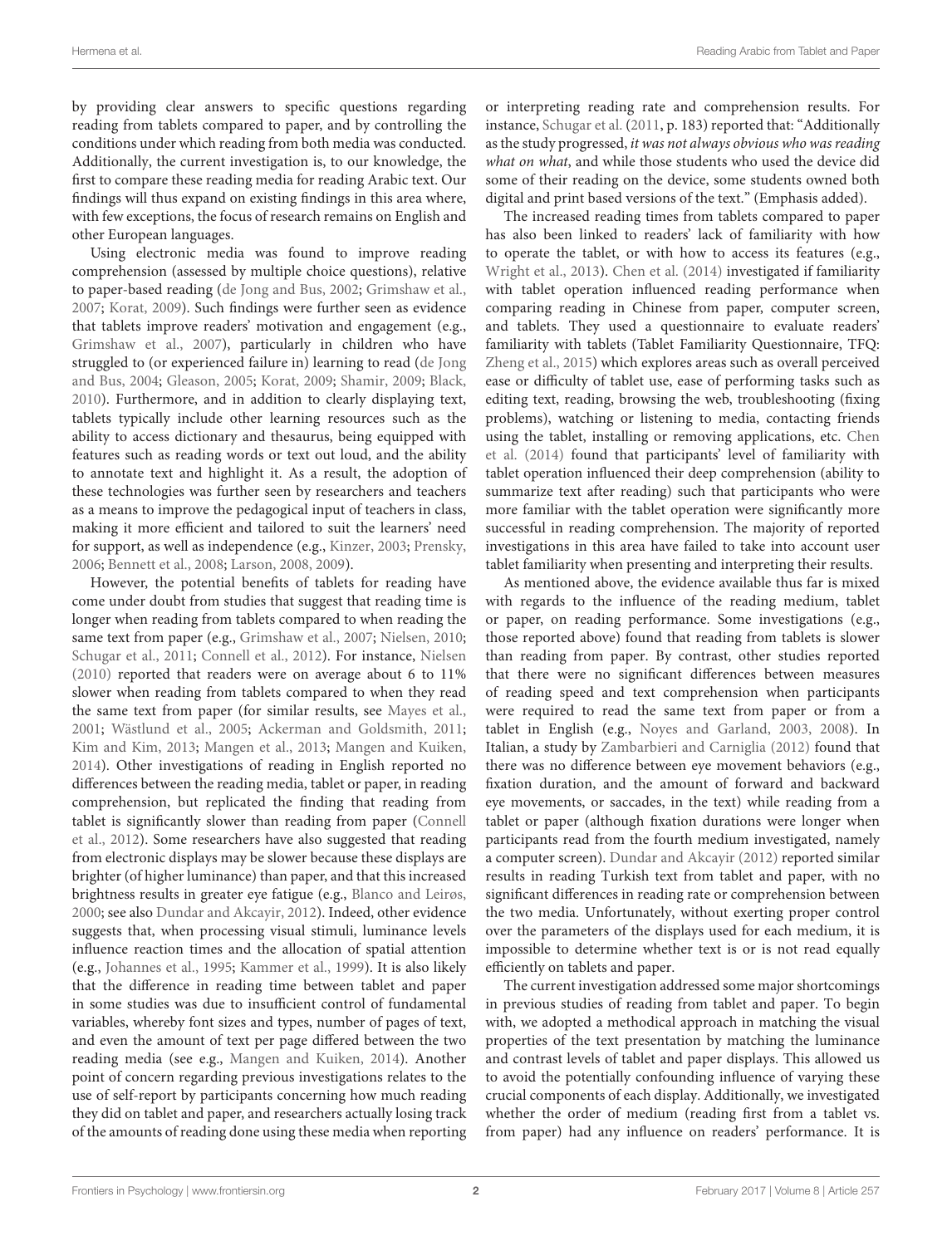plausible that readers who begin their reading session by reading from a tablet are more motivated or engaged in the task given the novelty of the tablet medium (e.g., [Grimshaw et al.,](#page-6-3) [2007\)](#page-6-3), relative to those who begin the reading session from paper. If this were the case, we may be able to observe differences in reading performance between participants who begin reading with tablet and then switch to paper and the group that read from both media in the opposite order. Furthermore, we also systematically investigated the participants' level of familiarity with tablets, given the documented influence of this variable on reading performance.

Finally, we studied reading Arabic in both these media given that it has thus far not been investigated. Arabic has the second-most used alphabet in human societies, after the Latinate alphabet. But, unlike languages using the Latinate alphabet, Arabic is formed in cursive script in which clear spaces often do not exist between letters in words, even when formally printed, and this may present problems for word recognition (see [Jordan](#page-6-29) [et al.,](#page-6-29) [2010;](#page-6-29) [Paterson et al.,](#page-6-30) [2015\)](#page-6-30). Indeed, the physical shapes of Arabic letters also vary considerably depending on their position in words, and these variations increase the total number of forms of Arabic letters to over 100. Thus, Arabic differs substantially from the languages that have been used previously to study the effects of reading text from tablet and paper and so offers a distinctive test of the relative influence of these two media on reading. Increasingly, using modern technological tools such as tablets is becoming common in the Arabic classroom (e.g., [Al Bataineh and Anderson,](#page-6-31) [2015;](#page-6-31) [Alresheed et al.,](#page-6-32) [2015\)](#page-6-32), and the current investigation should be regarded as a step toward building an evidence base for the current practices and possible necessary revisions of such practices.

Thus, to summarize, we addressed the following questions: (a) Is reading from tablet slower than reading from paper, even if the visual properties of the display in both conditions are matched? (b) Does the order of presenting the reading materials on each medium (tablet first or paper first) influence reading performance? (c) To what extent does users' familiarity with the tablet predict, or modulate, their reading rate and comprehension? (d) And finally, given the absence of evidence about reading Arabic text from tablet or paper, our investigation would reveal, for the first time, if reading Arabic text differs in terms of rate and comprehension because of the reading medium. As discussed above, findings from previous investigations are mixed, possibly due to lacking the adequate controls (e.g., on text display luminance), and possibly due to failing to take into account (in statistical models) the influence of relevant factors such as participant differences in the level of familiarity with tablets. We predict that the findings from this investigation will be equally informative to reading scientists and educators.

## MATERIALS AND METHODS

## **Participants**

Twenty-four undergraduate students from Zayed University contributed to the experiment. Participants were aged between 18 and 31 and were all native Arabic speakers. All participants had normal or corrected-to-normal vision as determined by the Snellen eye chart.

#### Stimuli

The reading materials were two Arabic passages, each containing 604 words, selected from the novel Masafat by [Atallah](#page-6-33) [\(2009\)](#page-6-33). These passages were edited and adjusted to be easier for reading comprehension. An additional practice passage from the same book (200 words) was shown before the experimental passages. All passages were presented in 11-point Helvetica font, with a line spacing of 1.2 pt. After reading each passage, six multiple choice questions were presented orally to the participants. The questions referred to different aspects and details of the preceding text and were designed to ensure that participants read and comprehended each presented text. All texts and questions were presented to all participants in Modern Standard Arabic, which is spoken, understood, and read fluently by all the participants, being native Arabic readers. All presented texts contained no vowelized (diacritized) words.

A TFQ [\(Zheng et al.,](#page-7-2) [2015\)](#page-7-2) was presented to participants in order to gauge their levels of familiarity and confidence using a tablet. The questionnaire contained 30 items and the participants responded to each item by indicating on a scale from 1 to 5 how they rate their knowledge and ability to use a tablet. A response of 5 indicated high a level of tablet familiarity in some questions, whereas in other questions a response of 5 indicated a low level of tablet familiarity. As explained above, the questionnaire explored areas such as overall perceived ease of tablet use, and ease with which tasks such as editing text, reading, browsing the web, troubleshooting, watching or listening to media, etc., are performed.

## Apparatus and Text Display Conditions

Viewing the text was binocular. Testing took place in a well-lit room (natural and electric light, but no direct sunlight) and light conditions were stable for all participants and all testing sessions.

For the tablet condition, each passage was presented on an Apple iPad 3 (9.50  $\times$  7.31 inch). For the paper condition, each passage was presented on a sheet of paper of the same size as the iPad display. In both display media, the text was presented in black on a white background, and a complete passage of text filled an area approximately 11.4 $^{\circ}$  (horizontal)  $\times$  15.6 $^{\circ}$  (vertical). The paper margins matched the iPad frame size (1.4 inch).

The text luminance on paper was measured in the location where testing was conducted. A Velleman DVM1300 Digital Light Meter was used to measure the luminance. The automatic luminance-setting feature on the iPad was turned off and the luminance of the iPad display was matched to that of the paper using the same instrument. This matching process was conducted before testing. For both the iPad and the paper, text luminance was 1.0  $\text{cd/m}^2$  and background luminance was 18.5  $\text{cd/m}^2$ . These values gave a Michelson contrast ratio of 0.90 which is well-suited to reading.

All passages were viewed from a distance of 33 cm and a chinrest was used to ensure a constant viewing distance. The iPad and the paper were each mounted in turn on a table-top stand and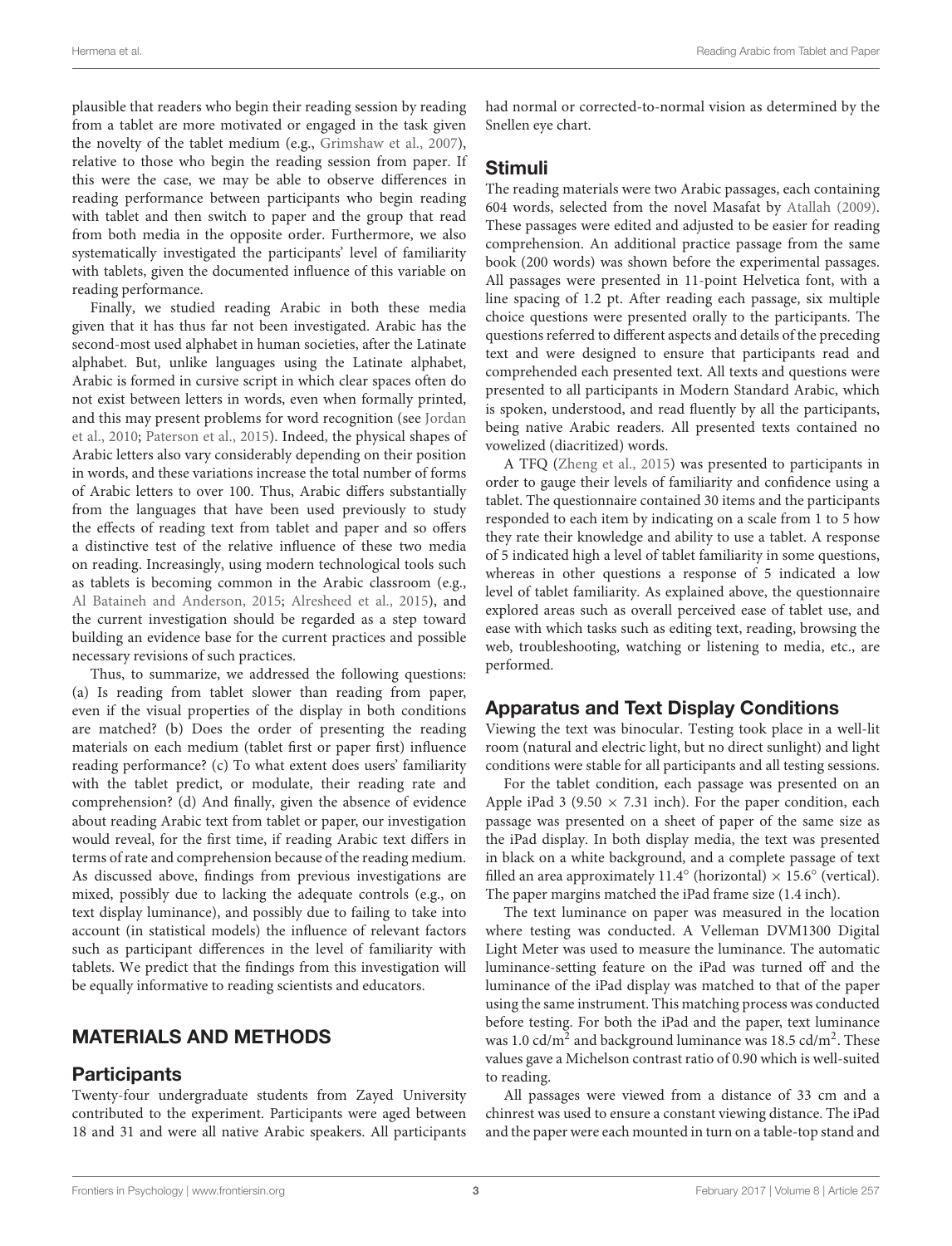were angled identically toward each participant for comfortable reading.

## **Design**

Reading medium was a within participant independent variable with two levels: iPad and paper. The order in which the reading passages were presented (passage A and passage B), as well as the reading medium (iPad or paper) from which the readers read the first passage, were counterbalanced. Accordingly, half the participants started with passage A (half with iPad first and half with paper first) and half started with passage B (half with iPad first and half with paper first). Passage reading speed (in seconds), and reading comprehension performance were the dependent variables. Another predictive variable that we also include in our statistical models is readers' tablet familiarity score, based on their reposes in the TFQ [\(Zheng et al.,](#page-7-2) [2015\)](#page-7-2). As outlined above, readers' familiarity with tablets may influence their reading performance, and we wanted to quantify this effect by including it as a continuous variable in our models.

## Procedure

This research was approved by the Research Ethics Committee at Zayed University. At the beginning of each testing session, participants were informed that they would be required to read passages of text and that their reading speed and comprehension would be measured. Reading time was measured from when the text was revealed and stopped when the participants indicated that they had reached the end of each passage by tapping the table. Each participant began by reading the practice passage, and the two experimental passages were then presented, one on the iPad and one on the paper. After reading each passage, participants were asked six passage-related comprehension questions by the experimenter, to which they provided simple verbal responses. Finally, participants completed the TFQ. Each experimental session lasted about 20 min.

## RESULTS

We used the lme4 package (version 1.1-12, [Bates et al.,](#page-6-34) [2011\)](#page-6-34) within the R environment for statistical computing [\(R Core](#page-6-35) [Team,](#page-6-35) [2013\)](#page-6-35) to run linear mixed models (LMMs). We report t statistics for the LMMs where effects approximately twice as large as their standard error (i.e.,  $t > 1.96$ ) are interpreted as significant. For each of the dependent variables (reading time and comprehension score), the first fixed variable of all models were the reading medium (iPad vs. paper). We also included order of medium (iPad vs. paper) as another fixed variable to learn whether presenting readers with text on tablet first influences reading performance, as explained above. The final fixed variable in all models was the participants' score on the TFQ. Including this continuous variable in the models allowed us to quantify its influence on readers' performance. On average, participants had a tablet familiarity score of 85 out of possible full score of 150  $(SD = 10$ , range = 70–104, with the majority of scores  $\geq 80$ ). This indicated that participants were fairly familiar with the operation

of tablets. Participants and passages were included in the models as random variables.

We always began our analyses with full models (e.g., [Barr et al.,](#page-6-36) [2013\)](#page-6-36) that included the main variables and their interactions, as well as maximal random variables structure (the intercepts of the random variables as well as their slopes varying as a function of the three-way interaction between the fixed variables). These models were systematically trimmed when failure to converge occurred, first by removing correlations between random effects, and, if necessary, also by removing their interactions. All findings reported here are from successfully converging models<sup>[1](#page-4-0)</sup>. For each contrast we report beta values (b), standard error  $(SE)$ , and t statistics for reading times and comprehension. We obtained almost identical results when reading times were log transformed and when they were not, and so we report the analyses conducted on the untransformed data to preserve transparency of interpretation. Prior to running the models, we used the contr.sdif function in the MASS package [\(Venables and Ripley,](#page-6-37) [2002\)](#page-6-37) to pre-specify the contrasts between the levels of the fixed factors (iPad vs. paper, and order of medium).

## Reading Time

On average, reading times for tablet and paper were 255.2 and 262.5 s, respectively (see **[Table 1](#page-5-0)**). The 7.3 s difference between the two media represented less than a 3% difference and was not statistically significant ( $b = -90.7$ ,  $SE = 67.2$ ,  $t = -1.4$ ). The order of medium (iPad vs. paper) also had no significant influence on reading speed (t < 1, also see **[Table 1](#page-5-0)**). Reading time was furthermore minimally influenced by tablet familiarity ( $b = -2.8$ ,  $SE = 1.8$ ,  $t = -1.6$ ). There were no significant interactions between any of the variables (reading medium, order of medium, and tablet familiarity), all  $ts < 1.5$ .

Following the method outlined by [Dienes](#page-6-38) [\(2014\)](#page-6-38), we calculated the Bayesian Factor to further ascertain that the obtained null result is not due to factors such as lack of statistical power. Accordingly, the reading time measure was collapsed across presentation order to arrive at the difference in average reading time between the paper and tablet conditions. An estimate of prior difference in reading time between tablet and paper was calculated from previous similar investigations (namely, [Grimshaw et al.,](#page-6-3) [2007](#page-6-3) and [Connell et al.,](#page-6-0) [2012\)](#page-6-0). The Bayesian Factor obtained was 0.19, indicating that accepting the null hypothesis is justified, and that the data set did not lack power or sensitivity.

## Reading Comprehension

All participants had a comprehension score of greater than 80%. Reading comprehension performance was identical for both reading from iPad and from paper  $(t < 1$ , also see **[Table 2](#page-5-1)**). There were no significant effects of order of medium ( $b = 26.1$ ,  $SE = 21.6, t = 1.2$ , or for tablet familiarity ( $b = 0.1, SE = 0.1$ ,

<span id="page-4-0"></span><sup>&</sup>lt;sup>1</sup>The converging model for reading time was:

lmer(read\_time ∼ condition ∗ order ∗ tablet\_familiarity + (0 + tablet\_familiarity | participants) + (1 + order  $*$  condition | items), data = datafile)

For the measure of reading comprehension, the converging model was: lmer(comprehension ∼ condition <sup>∗</sup> order <sup>∗</sup> tablet\_familiarity + (0 + tablet\_ familiarity | participants) +  $(1 +$  condition | items), data = datafile)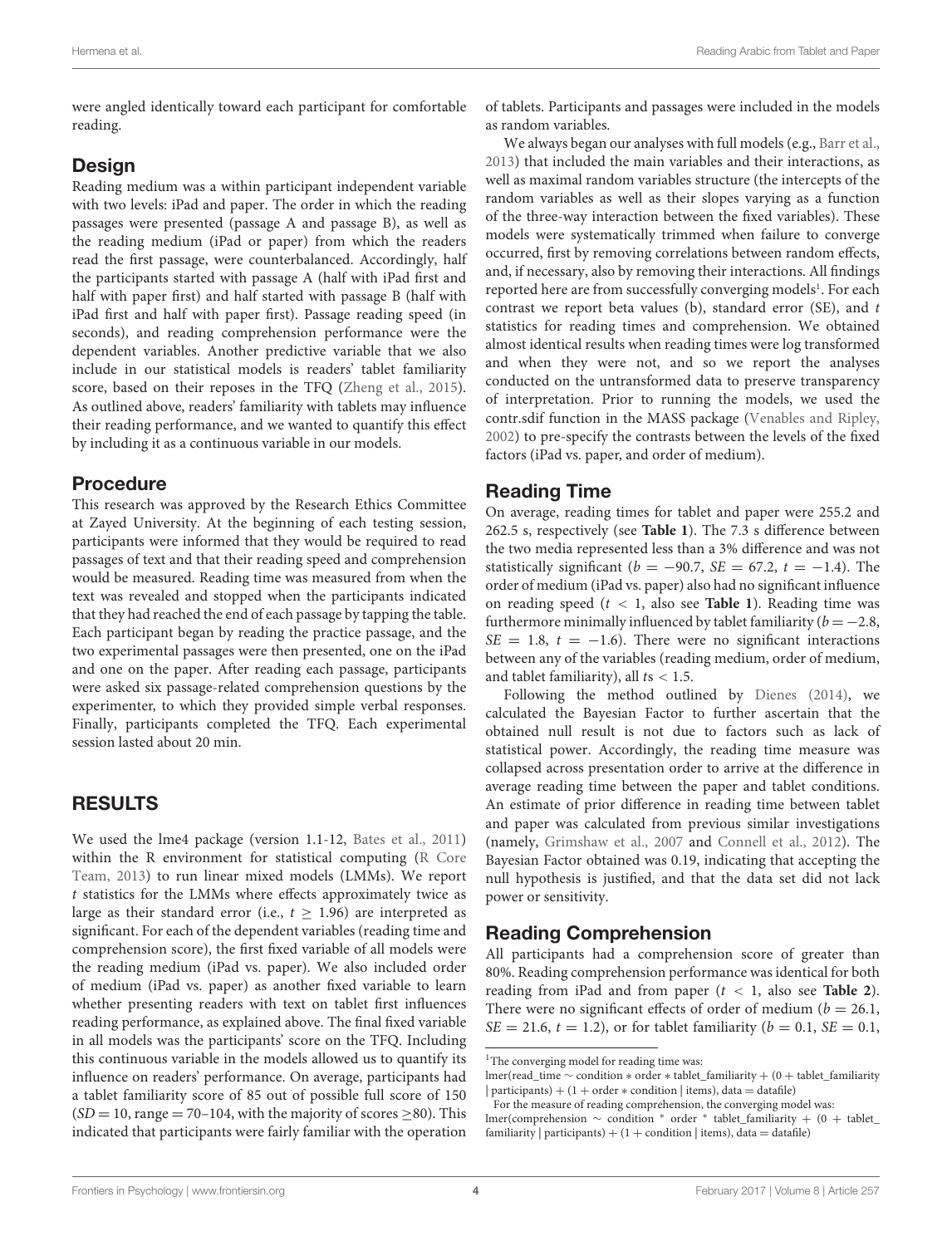<span id="page-5-0"></span>

|  |  | TABLE 1   Descriptive statistics for passage reading time (s). |  |
|--|--|----------------------------------------------------------------|--|
|--|--|----------------------------------------------------------------|--|

|                       | Reading medium order |                     |              |
|-----------------------|----------------------|---------------------|--------------|
| <b>Reading medium</b> | <b>Paper first</b>   | <b>Tablet first</b> | Overall      |
|                       | Mean (SD)            | Mean (SD)           | Mean (SD)    |
| Paper                 | 257.8 (112.6)        | 252.6 (50.6)        | 255.2 (85.4) |
| Tablet                | 264.8 (104.1)        | 260.3 (49.2)        | 262.5 (79.6) |

<span id="page-5-1"></span>TABLE 2 | Descriptive statistics for passage comprehension scores (percentage).

|                       | Reading medium order     |                                  |                      |
|-----------------------|--------------------------|----------------------------------|----------------------|
| <b>Reading medium</b> | Paper first<br>Mean (SD) | <b>Tablet first</b><br>Mean (SD) | Overall<br>Mean (SD) |
| Paper                 | 95.8(7.7)                | 97.2(6.6)                        | 96.5(7.1)            |
| Tablet                | 97.2(6.6)                | 95.8(7.7)                        | 96.5(7.1)            |

 $t = 1.1$ ) on reading comprehension. Finally, there were no significant interactions between any of the variables (reading medium, order of medium, and tablet familiarity), all  $ts < 1.2$ .

The same procedure for calculating the Bayes Factor outlined above was followed for the reading comprehension measure. The estimate of prior difference in reading comprehension between tablet and paper was calculated from [Chen et al.](#page-6-26) [\(2014\)](#page-6-26) given the similarity of reading comprehension task and participant age to the current investigation. The Bayesian Factor obtain was 0.17, indicating that accepting the null hypothesis is justified, and that the data set did not lack power or sensitivity.

## **DISCUSSION**

The purpose of this experiment was to investigate differences in reading performance (rate and comprehension) as a function of presenting text on a tablet (an iPad) or on paper. The first issue we addressed related to whether text reading performance differed if visual display conditions were matched between the two media. Previous investigations reported mixed results regarding the influence of reading medium on reading performance, with some investigations reporting slower reading from tablets while others reported no difference between paper and tablet. When exerting proper control over the display conditions for each medium, our results showed that there was a negligible and non-significant difference between reading times for tablet and paper, and no difference at all in comprehension performance between the two reading media. These results are the first to be reported in Arabic, and are broadly in line with previous findings that also reported no difference between tablet and paper reading performance (e.g., [Noyes and Garland,](#page-6-27) [2003,](#page-6-27) [2008;](#page-6-28) [Connell et al.,](#page-6-0) [2012](#page-6-0) when reading English; [Dundar and Akcayir,](#page-6-23) [2012](#page-6-23) when reading Turkish; [Zambarbieri and Carniglia,](#page-7-3) [2012](#page-7-3) when reading Italian). However, it is apparent that none of these previous investigations matched display conditions explicitly when comparing reading across media, and so the current findings overcome these important limitations.

The results obtained in the present study suggest that when visual presentation conditions are controlled, reading from tablets is no slower than reading from paper. This is in contrast to previous findings where increased reading times from tablets were reported, and where text display luminance and contrast was not matched between the two reading media (e.g., [Grimshaw](#page-6-3) [et al.,](#page-6-3) [2007;](#page-6-3) [Nielsen,](#page-6-15) [2010;](#page-6-15) [Schugar et al.,](#page-6-16) [2011;](#page-6-16) [Connell et al.,](#page-6-0) [2012\)](#page-6-0). As explained above, eye fatigue from reading brighter tablet displays (relative to paper) cannot be ruled out as a reason for slower reading from tablets (see e.g., [Mangen et al.,](#page-6-20) [2013,](#page-6-20) who reported that readers of Norwegian reported more fatigue when reading from electronic displays). Contrastingly, in the current investigation, it is highly unlikely that readers experienced more eye fatigue due to higher levels of luminance when reading from tablets compared to paper, given the matched luminance levels that were used (see e.g., [Blanco and Leirøs,](#page-6-22) [2000;](#page-6-22) also [Dundar and](#page-6-23) [Akcayir,](#page-6-23) [2012\)](#page-6-23). Additionally, the fact that we found no evidence that reading from tablets is linked to slower reading or worse reading comprehension calls into question previous suggestions that reading from tablets increases reader distractibility and reduces focus (e.g., [Wright et al.,](#page-7-1) [2013,](#page-7-1) p. 368).

The second issue we addressed was whether the order of reading medium had any influence on reading performance. The present findings show that reading from tablet first did not result in noticeable differences in reading performance compared to reading from paper first. Consequently, if increased levels of overall engagement or motivation are produced when reading from tablets (e.g., [Grimshaw et al.,](#page-6-3) [2007\)](#page-6-3), they do not appear to transfer to reading from paper, even in the same reading session.

We also investigated whether the extent to which readers' familiarity with tablet operation influences their reading performance from the tablet. It will be recalled that [Chen](#page-6-26) [et al.](#page-6-26) [\(2014\)](#page-6-26) reported that readers of Chinese who were more familiar with tablet operation were more likely to have better text comprehension (see also [Zheng et al.,](#page-7-2) [2015\)](#page-7-2). Our results showed no support for this suggestion, or for the notion that level of familiarity with tablet operation influences reading times. It may be, therefore, that tablet familiarity affects tasks involving more tablet interaction (e.g., accessing study aids such as dictionaries, thesauruses, etc.) than normal textual reading and so tablet familiarity did not influence reading performance.

Finally, we used Arabic because it offers a distinctive test of the relative influence of tablet and paper on reading that has so far not been investigated. As discussed above, Arabic letter formation, and the way this differs contingent on where in the word a letter falls, gives Arabic unique visual characteristics which may make visual word recognition more challenging (see e.g., [Jordan](#page-6-29) [et al.,](#page-6-29) [2010;](#page-6-29) [Paterson et al.,](#page-6-30) [2015\)](#page-6-30). The findings suggest that although Arabic text is distinctive visually from the languages previously investigated (e.g., English, Norwegian, Turkish, and Chinese), when variables such as display luminance and contrast are controlled, processing the complexities inherent in Arabic does not interact with the medium on which the text is presented.

The findings we present here provide strong evidence that reading from tablets does not result in increased reading time or poorer reading comprehension, as has been suggested by previous studies. Instead, our results underscore the view that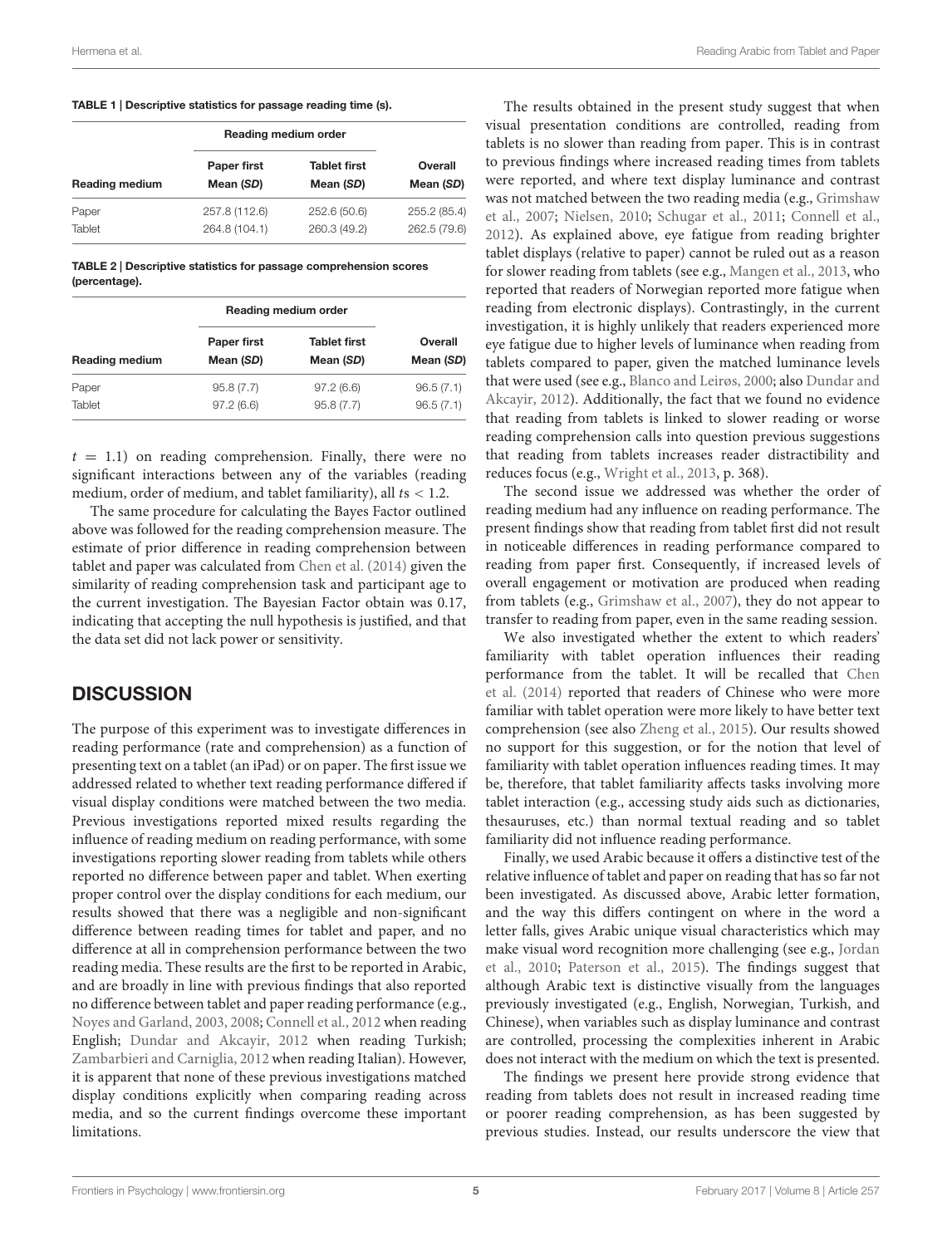control over the visual properties of the display should enable parents, class teachers, and teaching assistants to ensure enjoyable reading sessions that are no more difficult than reading from books and ordinary print.

## ETHICS STATEMENT

This study was carried out in accordance with the recommendations of Zayed University Research Ethics Committee Guidelines with written informed consent from

#### **REFERENCES**

- <span id="page-6-18"></span>Ackerman, R., and Goldsmith, M. (2011). Metacognitive regulation of text learning: on screen versus on paper. J. Exp. Psychol. Appl. 17, 18–32. [doi:](https://doi.org/10.1037/a0022086) [10.1037/a0022086](https://doi.org/10.1037/a0022086)
- <span id="page-6-31"></span>Al Bataineh, M., and Anderson, S. (2015). Jordanian social studies teachers' perceptions of competency needed for implementing technology in the classroom. Contemp. Educ. Technol. 6, 38–61.
- <span id="page-6-32"></span>Alresheed, S., Leask, M., and Raiker, A. (2015). Integrating computer-assisted language learning in Saudi schools: a change model. Turk. Online J. Educ. Technol. 14, 69–77.
- <span id="page-6-33"></span>Atallah, S. (2009). Masafat. Riyadh: Obeidkan.
- <span id="page-6-36"></span>Barr, D. J., Levy, R., Scheepers, C., and Tily, H. J. (2013). Random effects structure for confirmatory hypothesis testing: keep it maximal. J. Mem. Lang. 68, 255–278. [doi: 10.1016/j.jml.2012.11.001](https://doi.org/10.1016/j.jml.2012.11.001)
- <span id="page-6-34"></span>Bates, D., Maechler, M., and Bolker, B. (2011). Lme4: Linear Mixed-Effects Models Using S4 Classes. R Package Version 0.999375-42 [Computer Software]. Available at: <http://CRAN.R-project.org/package=lme4>
- <span id="page-6-12"></span>Bennett, S., Maton, K., and Kervin, L. (2008). The 'digital natives' debate: a critical review of the evidence. Br. J. Educ. Technol. 39, 775–786. [doi: 10.1111/j.1467-](https://doi.org/10.1111/j.1467-8535.2007.0079.x) [8535.2007.0079.x](https://doi.org/10.1111/j.1467-8535.2007.0079.x)
- <span id="page-6-9"></span>Black, P. (2010). E-books must be accessible, and that means audio. Chron. High. Educ. 56:A31.
- <span id="page-6-22"></span>Blanco, M. J., and Leirøs, L. I. (2000). Temporal variation in the luminance level of stimuli displayed on a cathode-ray tube monitor: effects on performance on a visual vigilance task. Ergonomics 43, 239–251. [doi: 10.1080/001401300184585](https://doi.org/10.1080/001401300184585)
- <span id="page-6-26"></span>Chen, G., Cheng, W., Chang, T., Zheng, X., and Huang, R. (2014). A comparison of reading comprehension across paper, computer screens, and tablets: does tablet familiarity matter? J. Comput. Educ. 1, 213-225. [doi: 10.1007/s40692-014-](https://doi.org/10.1007/s40692-014-0012-z) [0012-z](https://doi.org/10.1007/s40692-014-0012-z)
- <span id="page-6-0"></span>Connell, C., Bayliss, L., and Farmer, W. (2012). Effects of eBook readers and tablet computers on reading comprehension. Int. J. Instr. Media 39, 131–140.
- <span id="page-6-4"></span>de Jong, M. T., and Bus, A. G. (2002). Quality of book-reading matters for emergent readers: an experiment with the same book in a regular or electronic format. J. Educ. Psychol. 94, 145–155. [doi: 10.1037//0022-0663.94.1.145](https://doi.org/10.1037//0022-0663.94.1.145)
- <span id="page-6-6"></span>de Jong, M. T., and Bus, A. G. (2004). The efficacy of electronic books in fostering kindergarten children's emergent story understanding. Read. Res. Q. 39, 378–393. [doi: 10.1598/RRQ.39.4.2](https://doi.org/10.1598/RRQ.39.4.2)
- <span id="page-6-38"></span>Dienes, Z. (2014). Using Bayes to get the most out of non-significant results. Front. Psychol. 5:781. [doi: 10.3389/fpsyg.2014.00781](https://doi.org/10.3389/fpsyg.2014.00781)
- <span id="page-6-23"></span>Dundar, H., and Akcayir, M. (2012). Tablet vs. paper: the effect on learners' reading performance. Int. Electron. J. Elem. Educ. 4, 441–450.
- <span id="page-6-7"></span>Gleason, J. B. (2005). The Development of Language, 6th Edn. Boston, MA: Pearson Education.
- <span id="page-6-3"></span>Grimshaw, S., Dungworth, N., McKnight, C., and Morris, A. (2007). Electronic books: children's reading and comprehension. Br. J. Educ. Technol. 38, 583–599. [doi: 10.1111/j.1467-8535.2006.00640.x](https://doi.org/10.1111/j.1467-8535.2006.00640.x)
- <span id="page-6-1"></span>Horney, M., and Anderson-Inman, I. (1999). Supported text in electronic reading environments. Read. Writ. Q. 15, 127–168. [doi: 10.1080/105735699278242](https://doi.org/10.1080/105735699278242)
- <span id="page-6-24"></span>Johannes, S., Münte, T. F., Heinze, H. J., and Mangun, G. R. (1995). Luminance and spatial attention effects on early visual processing. Cogn. Brain Res. 2, 189–205. [doi: 10.1016/0926-6410\(95\)90008-X](https://doi.org/10.1016/0926-6410(95)90008-X)

all subjects. All subjects gave written informed consent in accordance with the Declaration of Helsinki. The protocol was approved by the Zayed University Research Ethics Committee.

#### AUTHOR CONTRIBUTIONS

MAJ, KAF, and MAM collected data and prepared preliminary analysis. EH prepared the submitted analyses and the first draft of the manuscript. EH, TJ, and MS prepared the submitted version of the manuscript.

- <span id="page-6-29"></span>Jordan, T. R., Paterson, K. B., and Almabruk, A. A. A. (2010). Revealing the superior perceptibility of words in Arabic. Perception 39, 426–428. [doi: 10.1068/](https://doi.org/10.1068/p6637) [p6637](https://doi.org/10.1068/p6637)
- <span id="page-6-25"></span>Kammer, T., Lehr, L., and Kirschfeld, K. (1999). Cortical visual processing is temporally dispersed by luminance in human subjects. Neurosci. Lett. 263, 133–136. [doi: 10.1016/S0304-3940\(99\)00137-8](https://doi.org/10.1016/S0304-3940(99)00137-8)
- <span id="page-6-19"></span>Kim, H., and Kim, J. (2013). Reading from an LCD monitor versus paper: teenagers' reading performance. Int. J. Res. Stud. Educ. Technol. 2, 1–10. [doi: 10.5861/ijrset.](https://doi.org/10.5861/ijrset.2012.170) [2012.170](https://doi.org/10.5861/ijrset.2012.170)
- <span id="page-6-10"></span>Kinzer, C. K. (2003). The Importance of Recognizing the Expanding Boundaries of Literacy. Reading Online, 6. Available at: [http://www.readingonline.org/](http://www.readingonline.org/electronic/elec_index.asp?HREF=/electronic/kinzer/) [electronic/elec\\_index.asp?HREF=/electronic/kinzer/](http://www.readingonline.org/electronic/elec_index.asp?HREF=/electronic/kinzer/)
- <span id="page-6-5"></span>Korat, O. (2009). Reading electronic books as a support for vocabulary, story comprehension and word reading in kindergarten and first grade. Comput. Educ. 55, 24–31. [doi: 10.1016/j.compedu.2009.11.014](https://doi.org/10.1016/j.compedu.2009.11.014)
- <span id="page-6-2"></span>Korat, O., and Shamir, A. (2007). Electronic books versus adult readers: effects on children's emergent literacy as a function of social class. J. Comput. Assist. Learn. 23, 248–259. [doi: 10.1111/j.1365-2729.2006.00213.x](https://doi.org/10.1111/j.1365-2729.2006.00213.x)
- <span id="page-6-13"></span>Larson, L. (2008). Electronic reading workshop: beyond books with new literacies and instructional technologies. J. Adolesc. Adult Lit. 52, 121–132. [doi: 10.1598/](https://doi.org/10.1598/JAAL.52.2.3) [JAAL.52.2.3](https://doi.org/10.1598/JAAL.52.2.3)
- <span id="page-6-14"></span>Larson, L. (2009). e-Reading and e-Responding: new tools for the next generation of readers. J. Adolesc. Adult Lit. 53, 255–258. [doi: 10.1598/JAAL.53.3.7](https://doi.org/10.1598/JAAL.53.3.7)
- <span id="page-6-21"></span>Mangen, A., and Kuiken, D. (2014). Lost in an iPad: narrative engagement on paper and tablet. Sci. Study Lit. 4, 150–177. [doi: 10.1075/ssol.4.2.02man](https://doi.org/10.1075/ssol.4.2.02man)
- <span id="page-6-20"></span>Mangen, A., Walgermo, B., and Brønnick, K. (2013). Reading linear texts on paper versus computer screen: effects on reading comprehension. Int. J. Educ. Res. 58, 61–68. [doi: 10.1016/j.ijer.2012.12.002](https://doi.org/10.1016/j.ijer.2012.12.002)
- <span id="page-6-17"></span>Mayes, D. K., Sims, V. K., and Koonce, J. M. (2001). Comprehension and workload differences for VDT and paper-based reading. Int. J. Ind. Ergon. 28, 367–378. [doi: 10.1016/S0169-8141\(01\)00043-9](https://doi.org/10.1016/S0169-8141(01)00043-9)
- <span id="page-6-15"></span>Nielsen, J. (2010). iPad and Kindle Reading Speeds. Available at: [http://www.useit.](http://www.useit.com/alertbox/ipad-kindle-reading.html) [com/alertbox/ipad-kindle-reading.html](http://www.useit.com/alertbox/ipad-kindle-reading.html)
- <span id="page-6-27"></span>Noyes, J. M., and Garland, K. J. (2003). VDT versus paper-based text: reply to Mayes, Sims and Koonce. Int. J. Ind. Ergon. 31, 411–423. [doi: 10.1016/S0169-](https://doi.org/10.1016/S0169-8141(03)00027-1) [8141\(03\)00027-1](https://doi.org/10.1016/S0169-8141(03)00027-1)
- <span id="page-6-28"></span>Noyes, J. M., and Garland, K. J. (2008). Computer- vs. paper-based tasks: are they equivalent? Ergonomics 51, 1352–1375. [doi: 10.1080/00140130802170387](https://doi.org/10.1080/00140130802170387)
- <span id="page-6-30"></span>Paterson, K. B., Almabruk, A. A. A., McGowan, V. A., White, S. J., and Jordan, T. R. (2015). Effects of word length on eye movement control: the evidence from Arabic. Psychon. Bull. Rev. 22, 1443–1450. [doi: 10.3758/s13423-015-0809-4](https://doi.org/10.3758/s13423-015-0809-4)
- <span id="page-6-11"></span>Prensky, M. (2006). Listen to the natives. Educ. Leadersh. 63, 8–13.
- <span id="page-6-35"></span>R Core Team (2013). A Language and Environment for Statistical Computing. Vienna: R Foundation for Statistical Computing.
- <span id="page-6-16"></span>Schugar, J. T., Schugar, H., and Penny, C. (2011). A nook or a book: comparing college students' reading comprehension level, critical reading, and study skills. Int. J. Technol. Teach. Learn. 7, 174–192.
- <span id="page-6-8"></span>Shamir, A. (2009). Processes and outcomes of joint activity with e-books for promoting kindergarteners' emergent literacy. Educ. Media Int. 46, 81–96. [doi:](https://doi.org/10.1080/09523980902781295) [10.1080/09523980902781295](https://doi.org/10.1080/09523980902781295)
- <span id="page-6-37"></span>Venables, W. N., and Ripley, B. D. (2002). Modern Applied Statistics with S, 4th Edn. New York, NY: Springer.